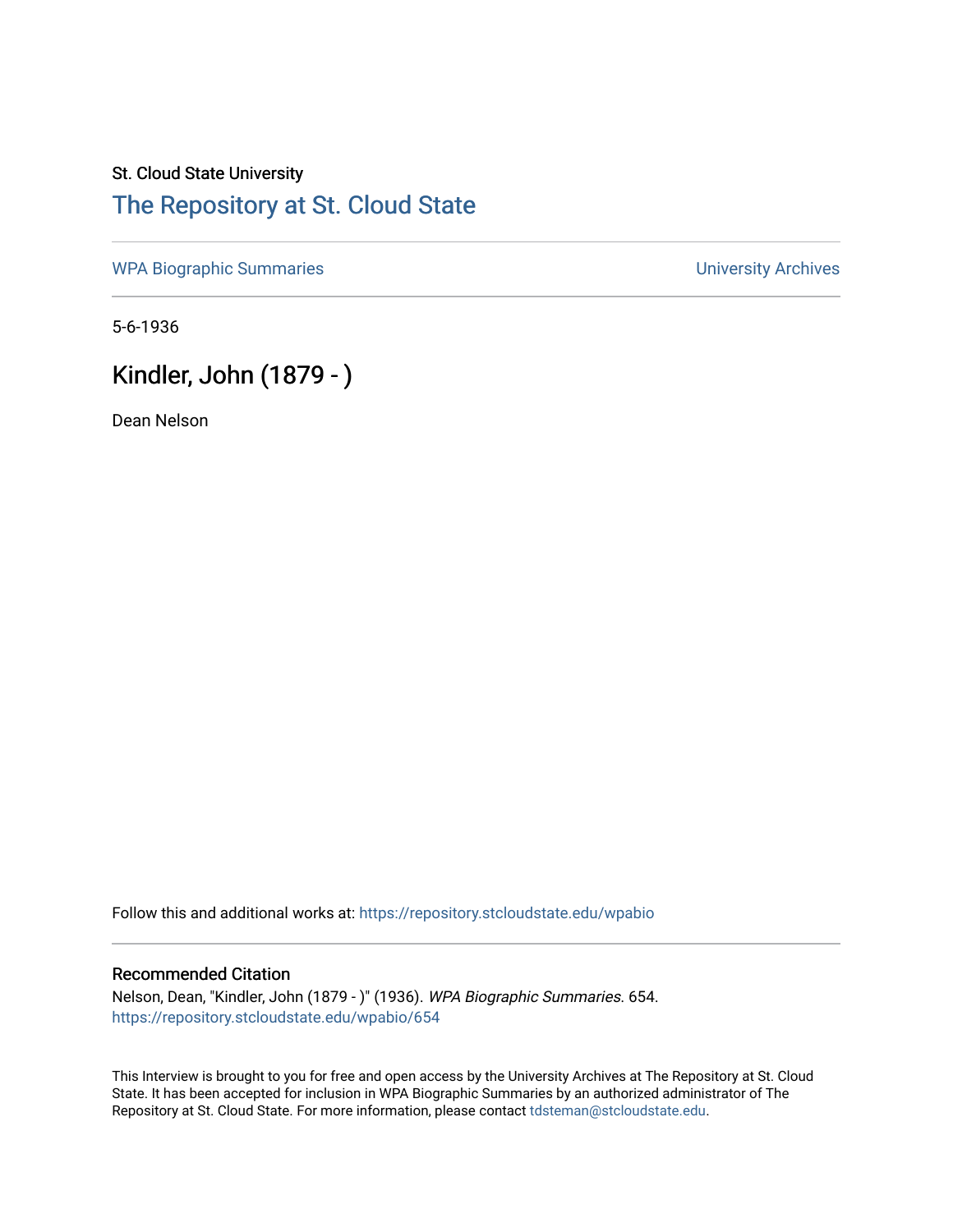KINDLER, JOHN

John Kindler was born in St. Cloud September 4th, 1879, son of Julius and Katherine(Raucch) Kindler. He received common school education and upon graduation entered his father's shop to learn the harness and **leather** trade. He served as an apprentice to his father and brother Joe until Mr. Kindler died in 1899 and Joe died in 1911. He took over the business at this time and employed his brother Charles as an apprentice and he operated the business successfully to date. Upon interviewing Mr. Kindler he stated many memories of earlier days. Leather work was much in demand in those days. They had to make all their harnesses and etc. by hand. In fact they still make a11 their own harness and halters, but with the aid of a sewing machine now. This is one of the few shops left that still make their own leather goods.

File **No.** ---------

He also stated that he could remember the Indians very well. It seems as if they liked to watch the harness maker and used to trade various articles for ha1ters for **their** horses. The indler shop used to be full of Buffalo hides. John said all the settlers used to bring their hides in and have them tanned and robes made from them.

He ended his remarks by saying, "I am still in business and will continue to be until I die. This year (1936) I have done more business than in the last seven years. I guess the horse is eventually coming back to be of value to the farmer. Anyway the depression did not affect my business."

Mr. Kindler is 52 ye ars old and still very active and progressive.

> Interviewed: Mr. John Kindler Date: May 6, 1936 By: Dean Nelson